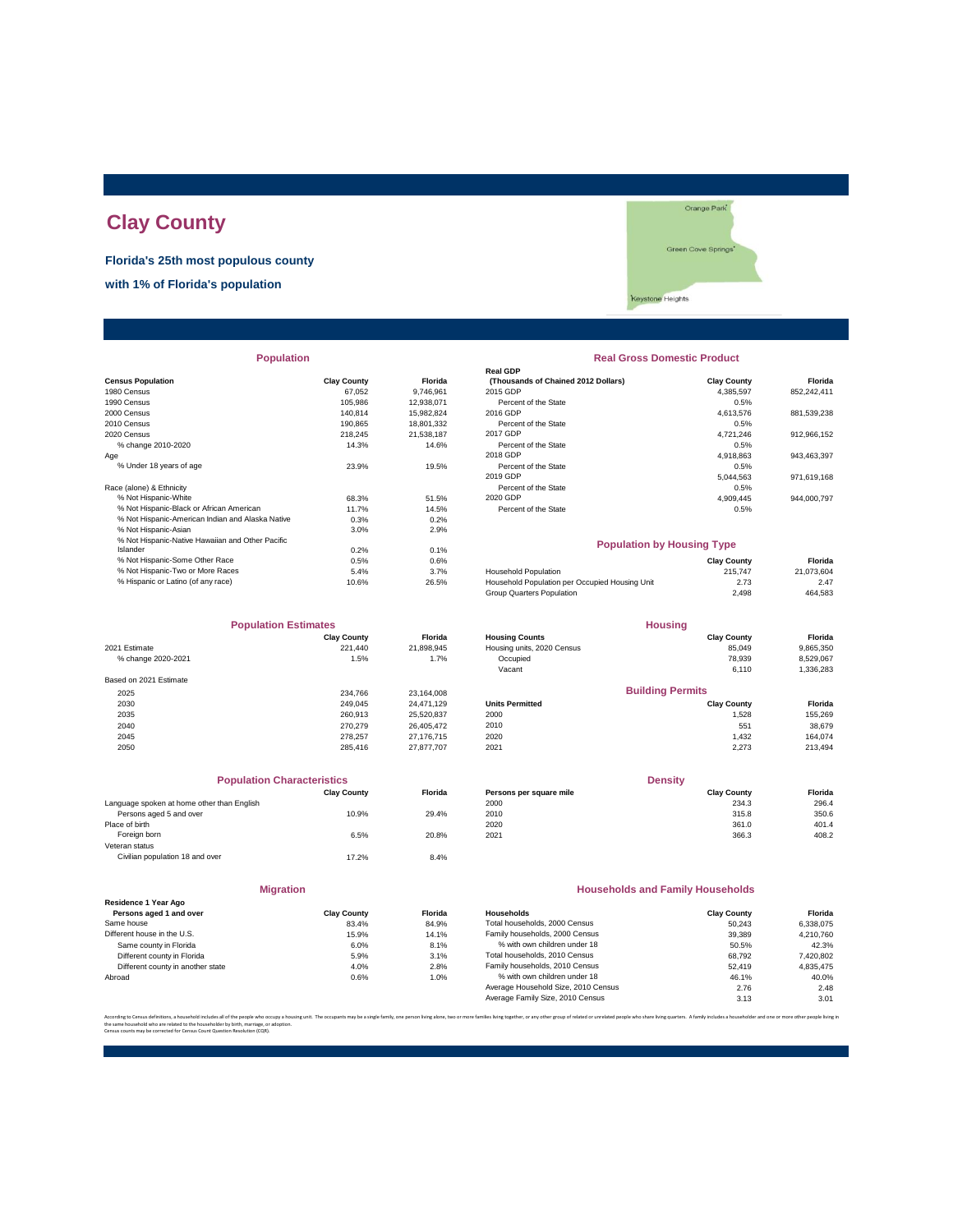## **Clay County**

|                                                                                            |                      |                                | <b>Employment and Labor Force</b>                              |                      |                      |
|--------------------------------------------------------------------------------------------|----------------------|--------------------------------|----------------------------------------------------------------|----------------------|----------------------|
| <b>Establishments</b>                                                                      |                      |                                | <b>Establishments</b>                                          |                      |                      |
| 2020                                                                                       | <b>Clay County</b>   | Florida                        | % of All Industries, 2020                                      | <b>Clay County</b>   | Florida              |
| All industries                                                                             | 4,841                | 763,854                        | All industries                                                 | 4,841                | 763,854              |
| Natural Resource & Mining<br>Construction                                                  | 26<br>736            | 5,514<br>77,720                | Natural Resource & Mining<br>Construction                      | 0.5%<br>15.2%        | 0.7%<br>10.2%        |
| Manufacturing                                                                              | 103                  | 21,822                         | Manufacturing                                                  | 2.1%                 | 2.9%                 |
| Trade, Transportation and Utilities                                                        | 898                  | 145,853                        | Trade, Transportation and Utilities                            | 18.5%                | 19.1%                |
| Information                                                                                | 51                   | 13,437                         | Information                                                    | 1.1%                 | 1.8%                 |
| <b>Financial Activities</b>                                                                | 466                  | 83,911                         | <b>Financial Activities</b>                                    | 9.6%                 | 11.0%                |
| Professional & Business Services                                                           | 997                  | 187,348                        | Professional & Business Services                               | 20.6%                | 24.5%                |
| Education & Health Services                                                                | 665                  | 87,764                         | Education & Health Services                                    | 13.7%                | 11.5%                |
| Leisure and Hospitality                                                                    | 420                  | 61,008                         | Leisure and Hospitality                                        | 8.7%                 | 8.0%                 |
| Other Services                                                                             | 374                  | 56,385                         | Other Services                                                 | 7.7%                 | 7.4%                 |
| Government                                                                                 | 56                   | 5,895                          | Government                                                     | 1.2%                 | 0.8%                 |
|                                                                                            |                      |                                |                                                                |                      |                      |
| <b>Average Annual Employment</b><br>% of All Industries, 2020                              | <b>Clay County</b>   | Florida                        | <b>Average Annual Wage</b><br>2020                             | <b>Clay County</b>   | Florida              |
| All industries                                                                             | 51,408               | 8,453,489                      | All industries                                                 | \$43,218             | \$55,840             |
| Natural Resource & Mining                                                                  | 8.1%                 | 0.8%                           | Natural Resource & Mining                                      | \$48,478             | \$37,710             |
| Construction                                                                               | 2.7%                 | 6.7%                           | Construction                                                   | \$54,405             | \$55,840             |
| Manufacturing                                                                              | 20.3%                | 4.5%                           | Manufacturing                                                  | \$39,287             | \$66,738             |
| Trade, Transportation and Utilities                                                        | 1.3%                 | 20.6%                          | Trade, Transportation and Utilities                            | \$56,343             | \$49,342             |
| Information                                                                                | 4.0%                 | 1.5%                           | Information                                                    | \$55,176             | \$93,360             |
| <b>Financial Activities</b>                                                                | 12.9%                | 6.9%                           | <b>Financial Activities</b>                                    | \$50,595             | \$84,295             |
| Professional & Business Services                                                           | 19.6%                | 16.1%                          | Professional & Business Services                               | \$49,693             | \$68,218             |
| Education & Health Services                                                                | 14.0%                | 15.3%                          | Education & Health Services                                    | \$20,881             | \$55,099             |
| Leisure and Hospitality                                                                    | 2.6%                 | 11.9%                          | Leisure and Hospitality                                        | \$33,830             | \$27,694             |
| <b>Other Services</b>                                                                      | <b>NA</b>            | 3.0%                           | Other Services                                                 | NA                   | \$41,131             |
| Government<br>Industries may not add to the total due to confidentiality and unclassified. | 14.1%                | 12.5%                          | Government                                                     | \$47,078             | \$58,821             |
|                                                                                            |                      |                                |                                                                |                      |                      |
| Labor Force as Percent of Population                                                       |                      |                                |                                                                |                      |                      |
| Aged 18 and Older                                                                          | <b>Clay County</b>   | Florida                        | <b>Unemployment Rate</b>                                       | <b>Clay County</b>   | Florida              |
| 2000                                                                                       | 73.5%                | 64.2%                          | 2000                                                           | 3.1%                 | 3.8%                 |
| 2010                                                                                       | 67.6%                | 61.8%                          | 2010                                                           | 9.6%                 | 10.8%                |
| 2020                                                                                       | 62.8%                | 58.6%                          | 2020                                                           | 5.8%                 | 8.2%                 |
| 2021                                                                                       | 63.5%                | 59.0%                          | 2021                                                           | 3.5%                 | 4.6%                 |
|                                                                                            |                      |                                |                                                                |                      |                      |
|                                                                                            |                      |                                | <b>Income and Financial Health</b>                             |                      |                      |
| Personal Income (\$000s)                                                                   | <b>Clay County</b>   | Florida                        | Per Capita Personal Income                                     | <b>Clay County</b>   | Florida              |
| 2000                                                                                       | \$3,889,799          | \$472,851,789                  | 2000                                                           | \$27,465             | \$29,466             |
| 2010                                                                                       | \$6,588,525          | \$732,457,478                  | 2010                                                           | \$34,413             | \$38,865             |
| 2011                                                                                       | \$6,931,075          | \$771,409,454                  | 2011                                                           | \$36,036             | \$40,482             |
| % change 2010-11                                                                           | 5.2%                 | 5.3%                           | % change 2010-11                                               | 4.7%                 | 4.2%                 |
| 2012<br>% change 2011-12                                                                   | \$7,116,948          | \$800,551,723                  | 2012<br>% change 2011-12                                       | \$36,703             | \$41,475             |
| 2013                                                                                       | 2.7%<br>\$7,241,952  | 3.8%<br>\$802,975,701          | 2013                                                           | 1.9%<br>\$36,999     | 2.5%<br>\$41,069     |
| % change 2012-13                                                                           | 1.8%                 | 0.3%                           | % change 2012-13                                               | 0.8%                 | $-1.0%$              |
| 2014                                                                                       | \$7,684,116          | \$861,412,339                  | 2014                                                           | \$38,674             | \$43,388             |
| % change 2013-14                                                                           | 6.1%                 | 7.3%                           | % change 2013-14                                               | 4.5%                 | 5.6%                 |
| 2015                                                                                       | \$8,150,278          | \$919,834,894                  | 2015                                                           | \$40,238             | \$45,493             |
| % change 2014-15                                                                           | 6.1%                 | 6.8%                           | % change 2014-15                                               | 4.0%                 | 4.9%                 |
| 2016                                                                                       | \$8,642,228          | \$954,069,719                  | 2016                                                           | \$41,669             | \$46,253             |
| % change 2015-16                                                                           | 6.0%                 | 3.7%                           | % change 2015-16                                               | 3.6%                 | 1.7%                 |
| 2017                                                                                       | \$8,999,166          | \$1,023,131,116                | 2017                                                           | \$42,373             | \$48,774             |
| % change 2016-17                                                                           | 4.1%                 | 7.2%                           | % change 2016-17                                               | 1.7%                 | 5.5%                 |
| 2018                                                                                       | \$9,401,291          | \$1,087,188,628                | 2018                                                           | \$43,544             | \$51,150             |
| % change 2017-18                                                                           | 4.5%                 | 6.3%                           | % change 2017-18                                               | 2.8%                 | 4.9%                 |
| 2019                                                                                       | \$9,815,732          | \$1,139,799,293                | 2019                                                           | \$44,818             | \$53,034             |
| % change 2018-19                                                                           | 4.4%                 | 4.8%                           | % change 2018-19                                               | 2.9%                 | 3.7%                 |
| 2020<br>% change 2019-20                                                                   | \$10,513,356<br>7.1% | \$1,209,995,921<br>6.2%        | 2020<br>% change 2019-20                                       | \$47,407<br>5.8%     | \$55,675<br>5.0%     |
|                                                                                            |                      |                                |                                                                |                      |                      |
|                                                                                            |                      |                                | <b>Median Income</b>                                           |                      |                      |
| Earnings by Place of Work (\$000s)<br>2000                                                 | \$1,383,708          |                                | Median Household Income                                        |                      |                      |
| 2010                                                                                       | \$2,093,246          | \$308,751,767                  | Median Family Income                                           | \$68,657<br>\$78,619 | \$57,703<br>\$69,670 |
| 2011                                                                                       |                      | \$438,983,914<br>\$450,498,606 |                                                                |                      |                      |
| % change 2010-11                                                                           | \$2,094,168<br>0.0%  | 2.6%                           | Percent in Poverty, 2020                                       |                      |                      |
| 2012                                                                                       | \$2,273,801          | \$468,410,475                  | All ages in poverty                                            | 8.9%                 | 12.4%                |
| % change 2011-12                                                                           | 8.6%                 | 4.0%                           | Under age 18 in poverty                                        | 12.9%                | 17.2%                |
| 2013                                                                                       | \$2,382,255          | \$482,898,301                  | Related children age 5-17 in families in poverty               | 12.3%                | 16.5%                |
| % change 2012-13                                                                           | 4.8%                 | 3.1%                           |                                                                |                      |                      |
| 2014                                                                                       | \$2,562,593          | \$512,375,290                  | <b>Personal Bankruptcy Filing Rate</b>                         |                      |                      |
| % change 2013-14                                                                           | 7.6%                 | 6.1%                           | (per 1,000 population)                                         | <b>Clay County</b>   | Florida              |
| 2015                                                                                       | \$2,677,851          | \$544,408,719                  | 12-Month Period Ending December 31, 2020                       | 1.68                 | 1.66                 |
| % change 2014-15                                                                           | 4.5%                 | 6.3%                           | 12-Month Period Ending December 31, 2021                       | 1.23                 | 1.38                 |
| 2016                                                                                       | \$2,882,383          | \$569,769,284                  | <b>State Rank</b>                                              | 20                   | <b>NA</b>            |
| % change 2015-16                                                                           | 7.6%                 | 4.7%                           | NonBusiness Chapter 7 & Chapter 13                             |                      |                      |
| 2017                                                                                       | \$3,025,100          | \$603,668,170                  |                                                                |                      |                      |
| % change 2016-17                                                                           | 5.0%                 | 5.9%                           | Workers Aged 16 and Over                                       | <b>Clay County</b>   | Florida              |
| 2018<br>% change 2017-18                                                                   | \$3,225,657          | \$639,620,451                  | Place of Work in Florida<br>Worked outside county of residence |                      |                      |
| 2019                                                                                       | 6.6%<br>\$3,363,941  | 6.0%<br>\$671,553,148          | Travel Time to Work                                            | 54.4%                | 18.1%                |
| % change 2018-19                                                                           | 4.3%                 | 5.0%                           | Mean travel time to work (minutes)                             | 33.4                 | 27.9                 |
| 2020                                                                                       | \$3,483,881          | \$688,764,753                  |                                                                |                      |                      |
| % change 2019-20                                                                           | 3.6%                 | 2.6%                           |                                                                |                      |                      |